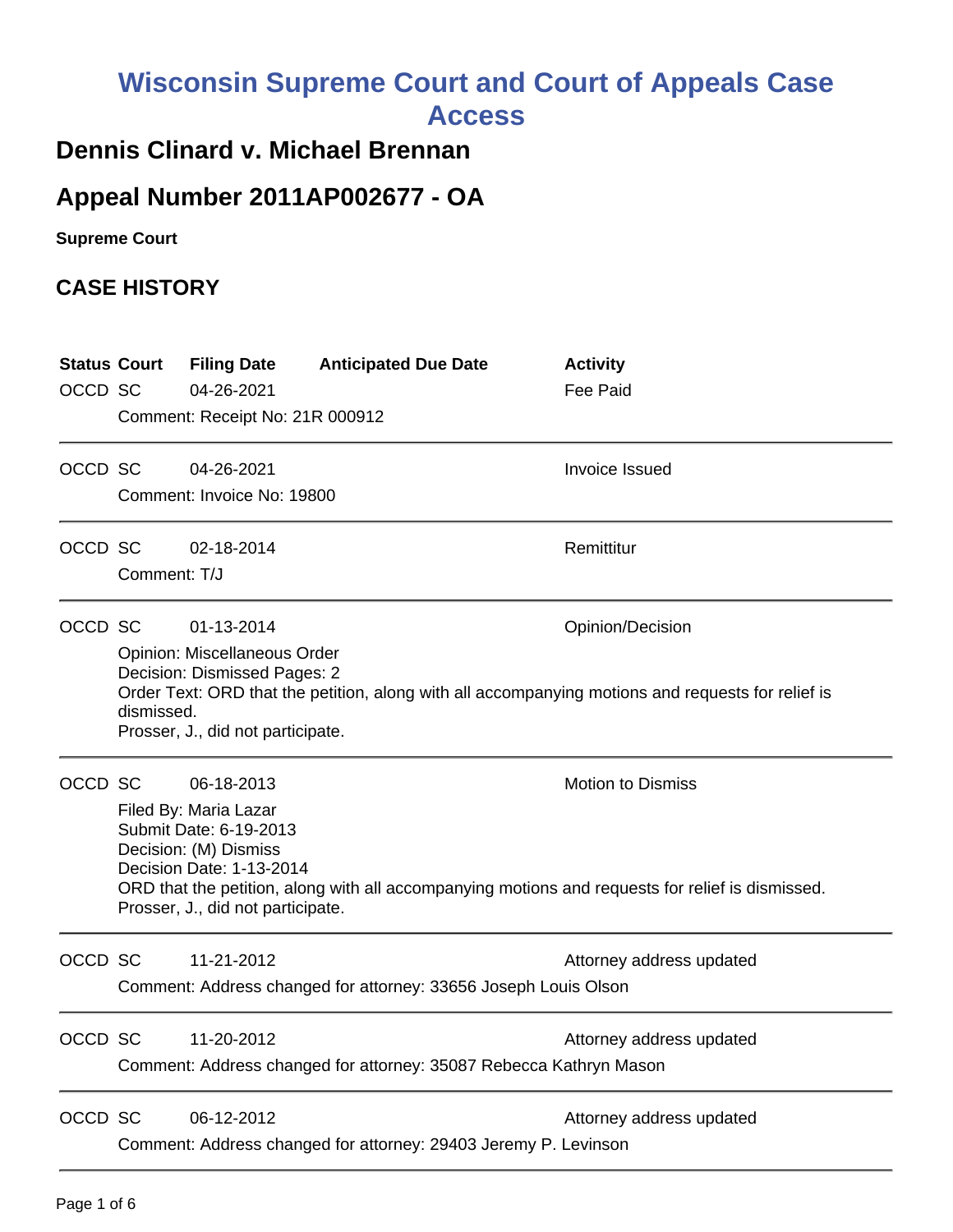## OCCD SC 06-11-2012 Letter/Correspondence

Comment: Letter from Atty. Levinson's office advising of change of law firm; updated address accordingly.

## OCCD SC 01-26-2012 Caption Amended

Comment: Added Intervornors Respondents to case per 1/18/12 CTO

## OCCD SC 01-05-2012 Motion for Miscellaneous Relief

Filed By: Jeremy Levinson Submit Date: 1-5-2012 Decision: (G) Grant Decision Date: 1-18-2012 ORD that the intervenors' motion is granted, and the intervenors' reply brief is accepted for filing. FRO that the petitioners' motion for leave to file a surreply brief is granted. Petitioners' surreply brief shall be filed on or before January 30, 2012, and shall not exceed 20 pages in length. Prosser, J. Did not participate. Motion Response Filed By: Jeremy Levinson Submit Date: 1-17-2012 Comment: Motion for Leave to file a Reply Brief in Support of Motion for Recusal/Disqualification

OCCD SC 12-22-2011 Motion for Miscellaneous Relief

Filed By: Jeremy Levinson Submit Date: 12-22-2011 Decision: (D) Deny Decision Date: 1-20-2012 ORD that the motion to Justice Michael J. Gableman individually is hereby denied. Motion Response Filed By: Michael Dean Submit Date: 12-29-2011 Motion Response Filed By: Michael Dean Submit Date: 1-3-2012 Motion Response Filed By: Michael Dean Submit Date: 1-6-2012 Motion Response Filed By: Michael Dean Submit Date: 1-30-2012 Comment: Motion for Recusal or Disqualification

OCCD SC 12-19-2011 Letter/Correspondence

Comment: from Attorney Dean, in response to Attorney Poland's 12/16/11 letter

OCCD SC 12-16-2011 Letter/Correspondence

Comment: from Attorney Douglas Poland advising court of the "Baldus" trial scheduling order issued by U.S. District Court Eastern District of Wisconsin

OCCD SC 12-09-2011 and the second response Response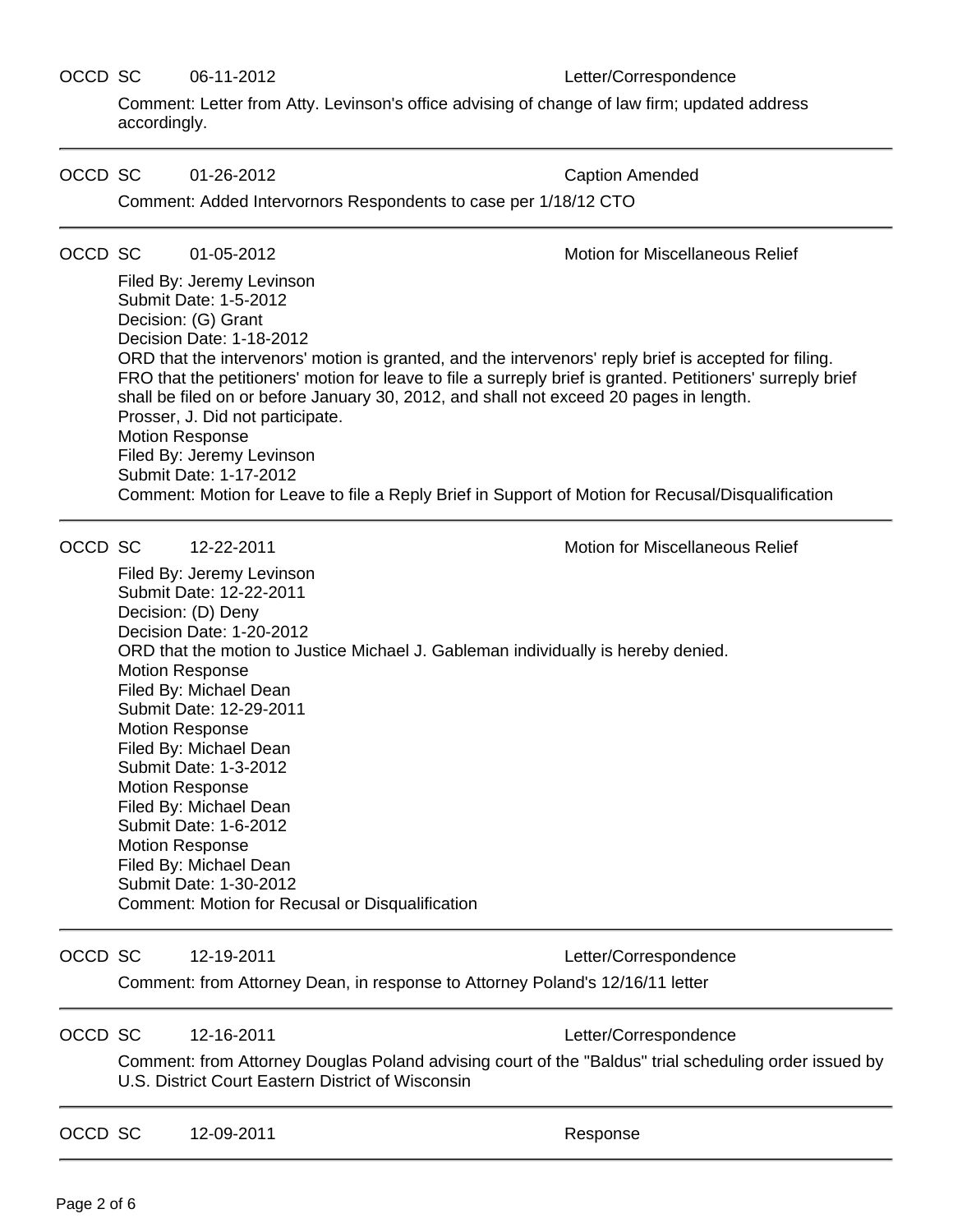OCCD SC 12-05-2011 Motion for Miscellaneous Relief

Filed By: Eric McLeod Submit Date: 12-5-2011 Decision: (G) Grant Decision Date: 12-6-2011 ORD that the motion for substitution of counsel is granted. FRO that the request for an extension of time to file memoranda is denied. The briefing schedules established by this court stand as set forth in the orders of the court. No extensions of time to file the memoranda required by this court's orders will be granted. Prosser, J., did not participate. Motion Response Filed By: Douglas Poland Submit Date: 12-6-2011 Comment: motion for substitution of counsel

OCCD SC 12-05-2011 Certificate of Service

Comment: Inv. Pet. Combined Motion

OCCD SC 12-05-2011 Motion for Miscellaneous Relief

Filed By: Douglas Poland Submit Date: 12-5-2011 Decision: (M) Dismiss Decision Date: 1-13-2014 ORD that the petition, along with all accompanying motions and requests for relief is dismissed. Prosser, J., did not participate. Motion Response Filed By: Douglas Poland Submit Date: 12-6-2011 Comment: Combined Motion to Dismiss Petition with Prejudice or, in the Alternative, to Dismiss Themselves as Parties and to Stay Petitioners' Waukesha Circuit Court Action

OCCD SC 12-05-2011 **Attorney address updated** 

Comment: Address changed for attorney: 33656 Joseph Louis Olson

OCCD SC 12-02-2011 Motion for Miscellaneous Relief

Filed By: Eric McLeod Submit Date: 12-2-2011 Decision: (M) Dismiss Decision Date: 1-13-2014 ORD that the petition, along with all accompanying motions and requests for relief is dismissed. Prosser, J., did not participate. Motion Response Filed By: Jeremy Levinson Submit Date: 12-2-2011 Motion Response Filed By: Douglas Poland Submit Date: 12-2-2011 Motion Response Filed By: Maria Lazar Submit Date: 12-6-2011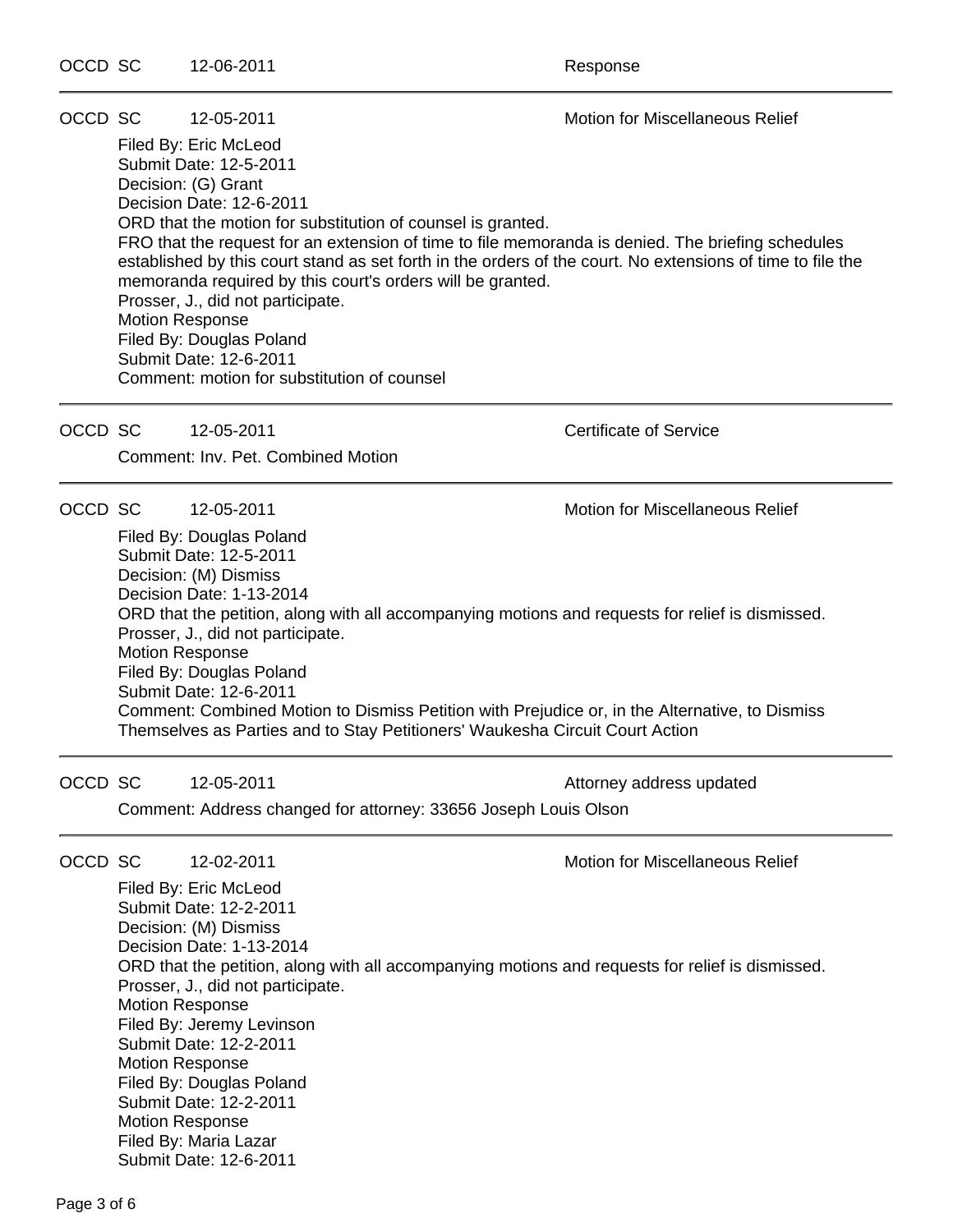Motion Response Filed By: Douglas Poland Submit Date: 1-13-2014 Motion Response Filed By: Maria Lazar Submit Date: 12-9-2011 Motion Response Filed By: Jeremy Levinson Submit Date: 12-9-2011 Comment: Voluntary Withdrawal of Petition

### OCCD SC 12-01-2011 Court Order

ORD that the intervenors shall be subject to the same briefing schedule and obligations imposed on the respondents and the involuntary petitioners by the court's November 30, 2011 order. All other parties may respond to the intervenor's initial memorandum in their responsive memoranda to be filed on December 9, 2011.

Prosser, J., did not participate.

## OCCD SC 11-30-2011 Court Order

FRO that by 12:00 p.m. on December 6, 2011, the respondents shall file a memorandum with the clerk of this court. The memorandum shall respond generally to the petition filed in this court and shall address, inter alia, the issues identified above. A single, joint memorandum on behalf of all of the respondents in their official capacities shall be permitted but is not required. The respondents shall file an original and twelve copies of their response(s) and any supporting materials.

FRO that by 12:00 p.m. on December 6, 2011, the involuntary petitioners shall file a memorandum with the clerk of this court. The memorandum shall respond generally to the petition filed in this court and shall address, inter alia, the issues identified above. A single, joint responsive memorandum on behalf of all of the involuntary petitioners shall be permitted but is not required. The involuntary petitioners shall file an original and twelve copies of their memorandum and any supporting materials.

FRO that petitioners, respondents, and involuntary petitioners each may file a responsive memorandum by 12:00 p.m. on December 9, 2011. The parties shall file an original and twelve copies of their responsive memorandum and any supporting materials.

The listing of the issues set forth above should not be construed as an indication whether or not the court intends to appoint a panel pursuant to Wis. Stat. secs. 751.035 and 801.50(4m) or grant leave to commence an original action in this case. (PART 2.)

Prosser, J., did not participate.

OCCD SC 11-30-2011 Court Order

ORD that the Petitioners shall file a memorandum with the clerk of this court by 12:00 p.m. on December 6, 2011. A single, joint memorandum on behalf of all of the Petetitioners shall be permitted but is not required. The Petitioners shall file an original and twelve copies of their memorandum and any supporting materials.

The petitioners' memo shall address the following issues:

1.Do Wis. Stat. 751.035 and 801.50(4m) apply to an action filed originally in the SC of WI? Is receiving notice under s. 801.50(4m) a condition precedent under Wis. Stat. 751.035 to any obligation of this court to appoint a panel of circuit court judges to hear a matter involving a challenge to apportionment? Inasmuch as the language of Wis. Stat. 751.035 uses the mandatory "shall appoint," does this court have discretion not to appoint a panel under Wis. Stat. 751.035 in the action filed in this court? Does the filing of the summons and complaint in Clinard v. Brennan, Waukesha County Case No. 2011CV3995, affect the petition filed in this court?

2.Should the WI state courts defer from proceeding with the Pet. in this matter in light of the action already pending in the United States District Court for the Eastern District of Wisconsin (Baldus v. Brennan, Case No. 11-cv-562 (E.D. Wis.)) or should apportionment matters be heard in state courts despite the presence of a pending federal action on the subject? See, e.g., Growe v. Emison, 507 U.S.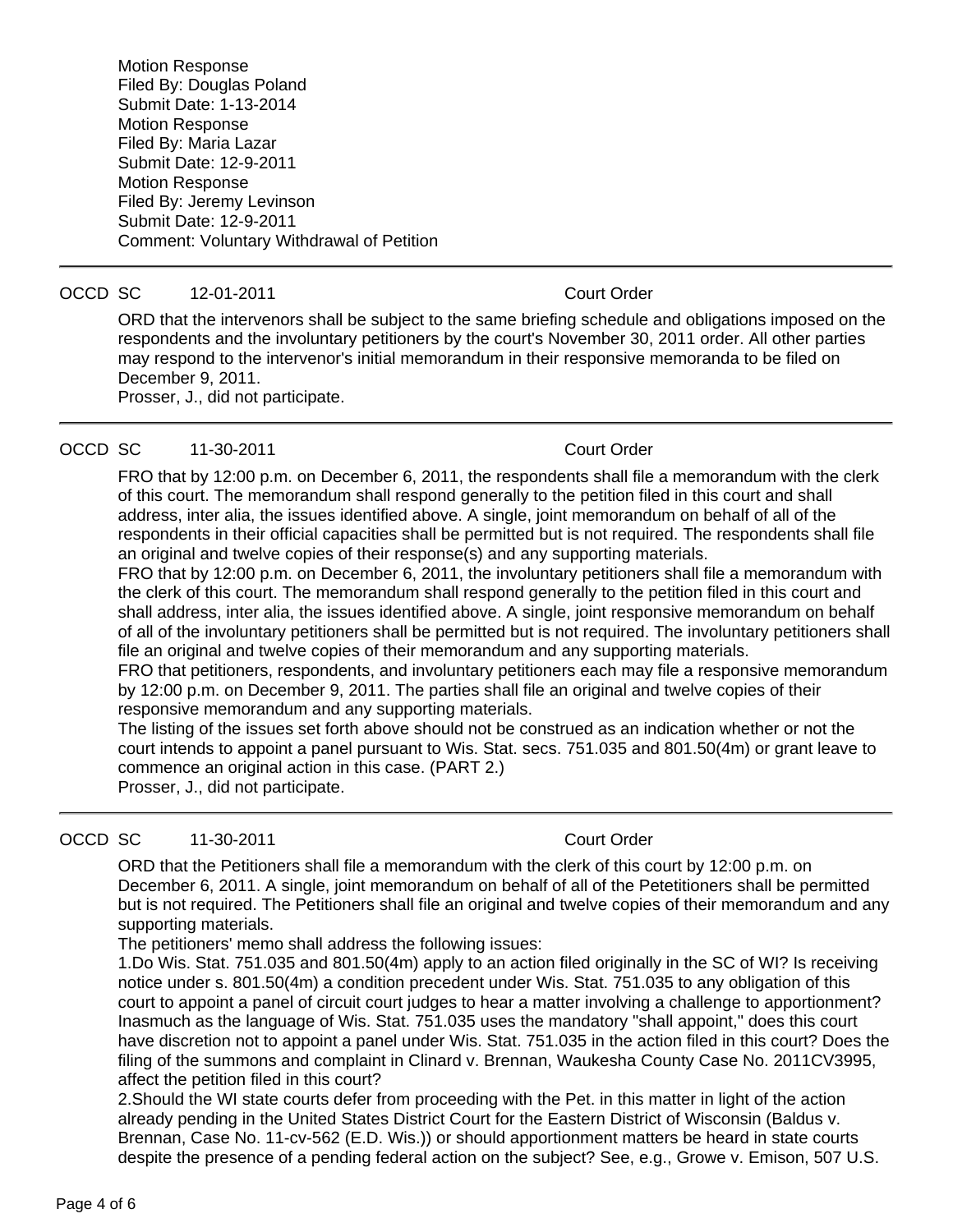25 (1993); Jensen v. Wisconsin Elections Bd., 2002 WI 13, 249 Wis. 2d 706, 639 N.W.2d 537. What impact if any, does the language of Wis. Stat. 751.035 ("the SC shall appoint"), if it is applicable to the action filed in this court, have on the question whether this court should defer from proceeding on this matter in light of the pending federal action? (PART 1)

## OCCD SC 11-30-2011 1. The Motion to Intervene

Filed By: Jeremy Levinson Submit Date: 11-30-2011 Decision: (G) Grant Decision Date: 12-1-2011 ORD that the motion to intervene is granted; FRO that by 12:00 p.m. on December 6, 2011, the petitioners, Dennis Clinard, et al., respondents, Michael Brennan, et al., and involuntary petitioners, Alvin Baldus, et al., shall file memoranda with the clerk of this court responding to the intervenors' motion to dismiss; FRO that by 12:00 pm on December 9, 2011, the intervenors shall file a single memorandum with the clerk of this court replying to the responses to the motion to dismiss filed by petitioners, respondents, and involuntary petitioners.

Prosser, J., did not participate. Comment: 12/1/11 we received Affidavits from Randolph Brandt, John Kidd, Nancy Stencil, Rita Pachal.

OCCD SC 11-30-2011 **Motion** Motion to Dismiss Filed By: Jeremy Levinson Submit Date: 11-30-2011 Decision: (M) Dismiss Decision Date: 1-13-2014 ORD that the petition, along with all accompanying motions and requests for relief is dismissed. Prosser, J., did not participate. Motion Response Filed By: Maria Lazar Submit Date: 12-6-2011 Motion Response Filed By: Michael Dean Submit Date: 12-6-2011 Motion Response Filed By: Douglas Poland Submit Date: 12-9-2011 Motion Response Filed By: Maria Lazar Submit Date: 12-9-2011 Motion Response Filed By: Jeremy Levinson Submit Date: 12-9-2011 Comment: Brief in Support of Motion to Intervene OCCD SC 11-21-2011 **Fee Paid** Comment: Receipt No: 11R 002876 OCCD SC 11-21-2011 **Attorney address updated** Comment: Address changed for attorney: 38976 Joseph D. Brydges OCCD SC 11-21-2011 Petition for an Original Action

Filed By: Eric McLeod